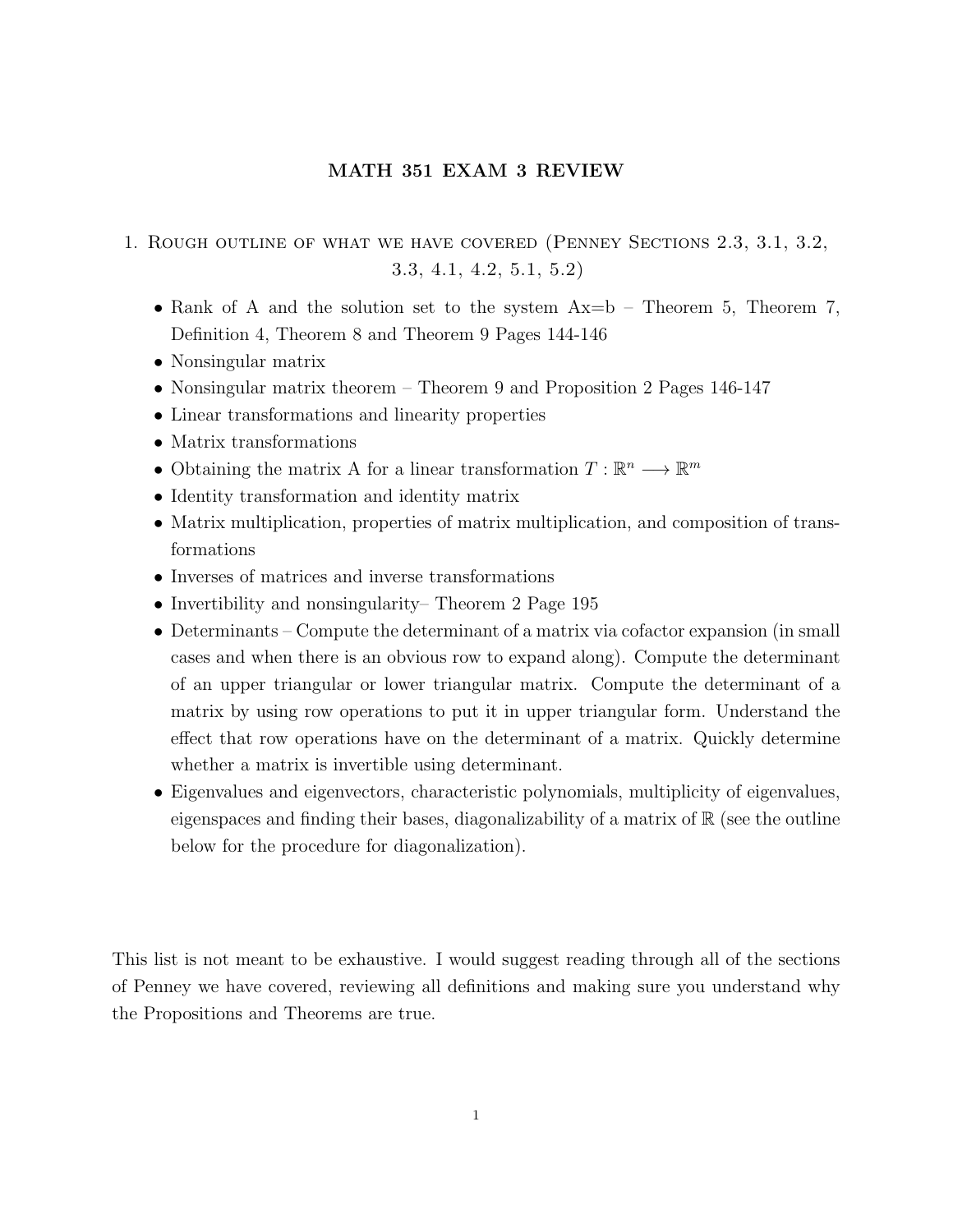Procedure for diagonalizing matrices:

- (1) Find the eigenvalues of A, that is find the roots of the characteristic polynomial of  $A$ . If there are no complex eigenvalues then proceed to step 2. If there are any complex eigenvalues then A is not diagonalizable.
- (2) Find the dimensions of the corresponding eigenspaces by finding dim Null( $A \lambda_0 I_n$ ) = nullity  $(A - \lambda_0 I_n)$ . If nullity  $(A - \lambda_0 I_n)$  is equal to the multiplicity of  $\lambda_0$  for each eigenvalue  $\lambda_0$  then A is diagonalizable.
- (3) To diagonalize A, start by finding a basis of eigenvectors for the eigenspace corresponding to each eigenvalue. That is, find a basis for Null $(A - \lambda_0 I_n)$ .
- (4) Form the invertible matrix Q whose column vectors are the eigenvectors you found in step 3. Form the diagonal matrix  $D$  whose entries along the main diagonal are the corresponding eigenvalues (the order of the values is determined by how you put down the eigenvectors as the columns of Q).

## 2. PRACTICE QUESTIONS FROM TEXTBOOK

Please take the time to practice these textbook problems. I think the problems for the sections we have covered for this exam are very good.

Section 2.3 TF: 4, 5, 6, 8 Exs: 2, 3, 5, 12, 21, 22 Section 3.1 TF: 1, 6 Exs: 14, 15, 20, 27 Section 3.2 TF: 5, 7 Exs: 1, 3, 26, 29 Section 3.3 TF: 6, 8 Exs: 3, 10, 18, 20, 21, 22, 22, 23 Section 4.1 TF: 1-5 Exs: 1, 9 Section 4.2 TF: 1, 4 Exs: 1, 5, 15, 16 Section 5.1 TF: 1, 2, 5, 6, 7, 8, 9, 11 Exs: 1, 6, 9, 15 Section 5.2 TF: 1, 2 Exs: 2, 4, 5, 12

## 3. Extra Problems

- (1) For matrices  $A, B$ , if  $AB$  is defined must  $BA$  also be defined?
- (2) Is the matrix product  $AA<sup>T</sup>$  always defined?
- (3) Is every invertible matrix square? Is every square matrix invertible?
- (4) What can you say about the reduced row echelon form of an invertible matrix?